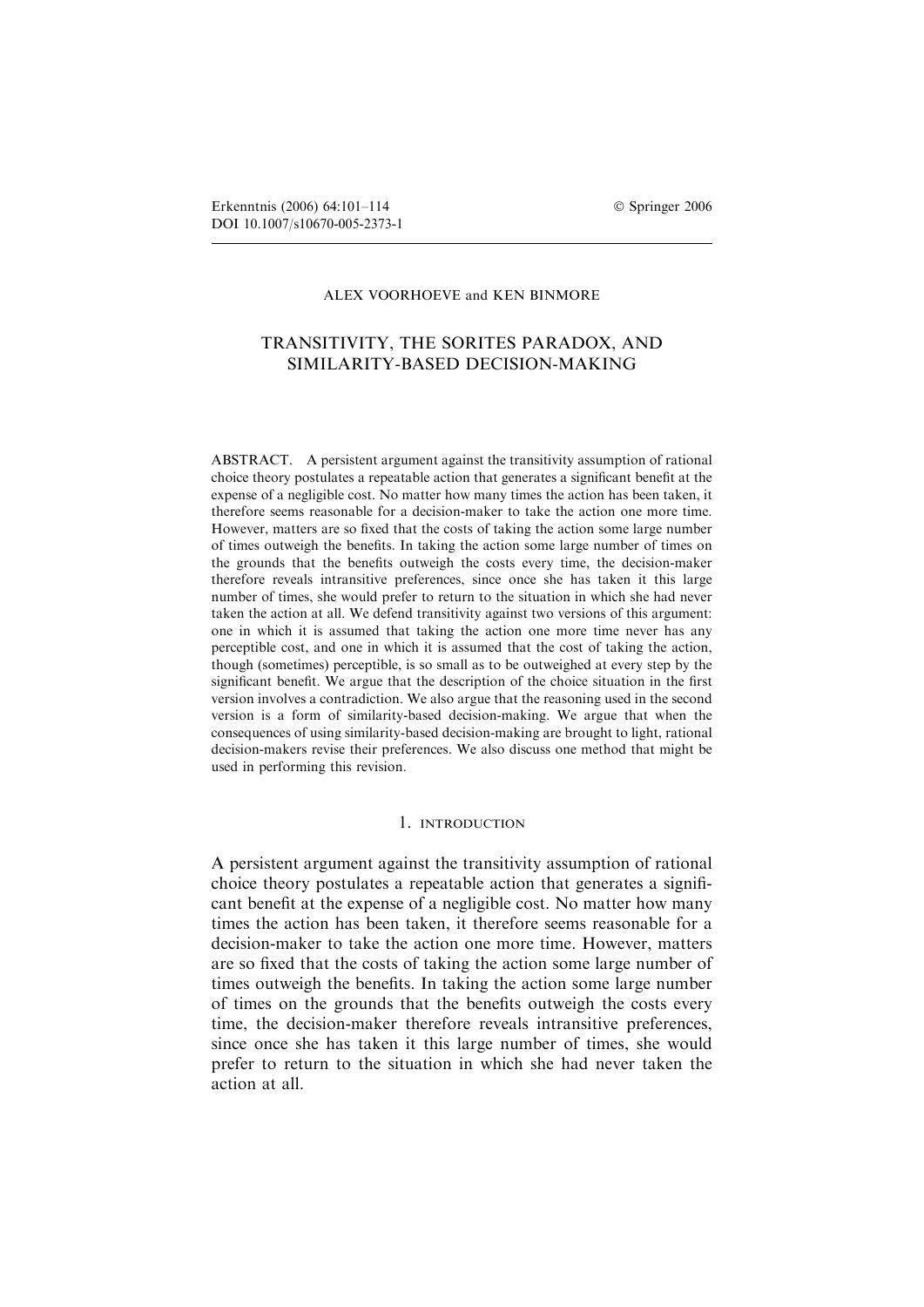## 102 ALEX VOORHOEVE AND KEN BINMORE

A defender of transitivity must insist that the decision-maker has made a mistake somewhere, and should therefore revise at least one of her pairwise preferences. This defender should ideally be able to help with this revision by locating the mistake in either the conception of the decision situation or in the process of evaluation that leads to the irrational pairwise preferences. If the mistake lies in the process of evaluation, then the defender should ideally be able to offer both an explanation of the mistake, and an alternative procedure by which it can be avoided.

In this paper, we try to do just this. In Section 2, we discuss a version of the argument in which it is assumed that taking the action one more time never has any perceptible costs. Taking Quinn's (1990) ''Paradox of the Self-Torturer'' as an example, we argue that the description of the choice situation supposed in this version of the argument is mistaken.

In Section 3, we turn to a version of the argument that assumes that the cost of taking the action, though (sometimes) perceptible, is so small as to be outweighed at every step by the significant benefit. This version of the argument is advanced by Carlson (1996) in a revision of Quinn's paradox. We show that the reasoning used in this version of the argument is a form of similarity-based decision-making (see Tversky, 1967, 1977; Rubinstein, 1990, 2003). Real people certainly reason in this way. However, we argue that the preferences revealed by this form of decision-making are not fully considered. That is to say, when the consequences of using similarity-based decision-making in the cases under discussion are brought to light, rational decision-makers would revise their preferences. We also discuss one of many methods that might be used in performing this revision.

### 2. IMPERCEPTIBLE DIFFERENCES AND THE SORITES PARADOX

In Quinn's 'Paradox of the Self-Torturer', Alice is strapped to a conveniently portable machine that administers a continuous electric current, the strength of which depends on the position of a dial with 1,001 notches, numbered 0–1,000. Alice is first allowed as much time as she likes to experiment freely with the dial, administering shocks of various intensity to herself to find out how she reacts to different settings of the dial. Quinn postulates that the results of her experimentation are as follows: she can tell the difference between notches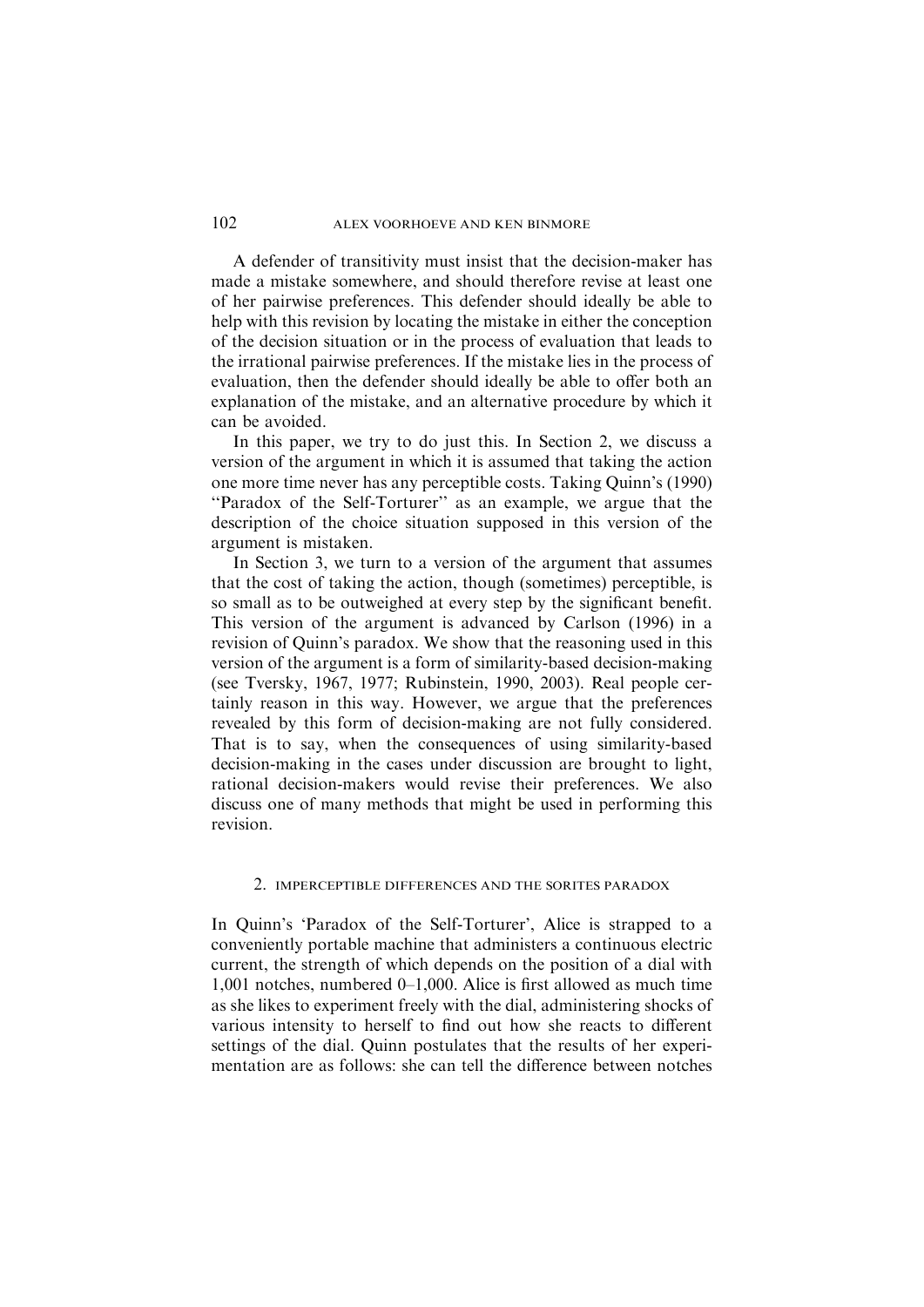that are far enough apart, but finds that she ''cannot feel any difference in comfort between adjacent settings'', because ''we have made the increments of current too small to make any difference in comfort''. (1990, p. 79 and p. 81.) It is further assumed that the current has no effects on Alice's well-being other than the discomfort it causes.

After experimenting, Alice is offered the following deal. Starting with the dial at its lowest notch, she may advance the dial one notch once a week. Each time she advances the dial by one notch, she is paid \$10,000. But she can never reverse the process and return to an earlier notch. If she eventually finds the pain hard to bear, she must nevertheless continue to endure the discomfort for the rest of her life.

Quinn argues that at every notch, Alice appears to have a good reason to turn the dial, because she feels no worse by turning the dial, but reaps a substantial financial reward. But, so Quinn supposes, the result of turning the dial to its highest setting is that Alice must suffer a pain so excruciating she would be willing to return all the money she has earned to return the dial to its lowest setting. She thereby reveals that her considered preferences are intransitive. However, Quinn remarks, we cannot simply dismiss Alice's preferences as irrational because they are intransitive (1990, p. 80). For, so Quinn argues, given the description of the choice situation, it seems entirely natural and appropriate for her to have such preferences. Nonetheless, if she proceeds on the basis of her pairwise preferences between notches, as Quinn believes the standard theory of rational choice tells her she must, she ends up in a bad situation.

Quinn is wrong to suppose that if Alice had intransitive preferences in this case, a rational choice theorist would tell her to advance the dial at each notch. Instead, since the standard theory considers intransitive preferences irrational, he would advise Alice to reconsider her preferences. Furthermore, we believe Quinn is mistaken to suppose that Alice will have intransitive preferences for the reason he offers.

To see why, imagine that during her period of experimentation, Alice asks herself how she feels at each notch and records her responses, using terms like 'no discomfort', 'just slightly uncomfortable, maybe', 'mild pain', 'great pain', etc. (see also Arntzenius and McCarthy, 1997). We will refer to these descriptions of discomfort as 'levels of discomfort'. If she repeatedly returns to the same notch, or just records her feelings at regular intervals while at the same notch, it is possible that on different occasions she will feel differently at the same notch, due to unknown or random processes in her nervous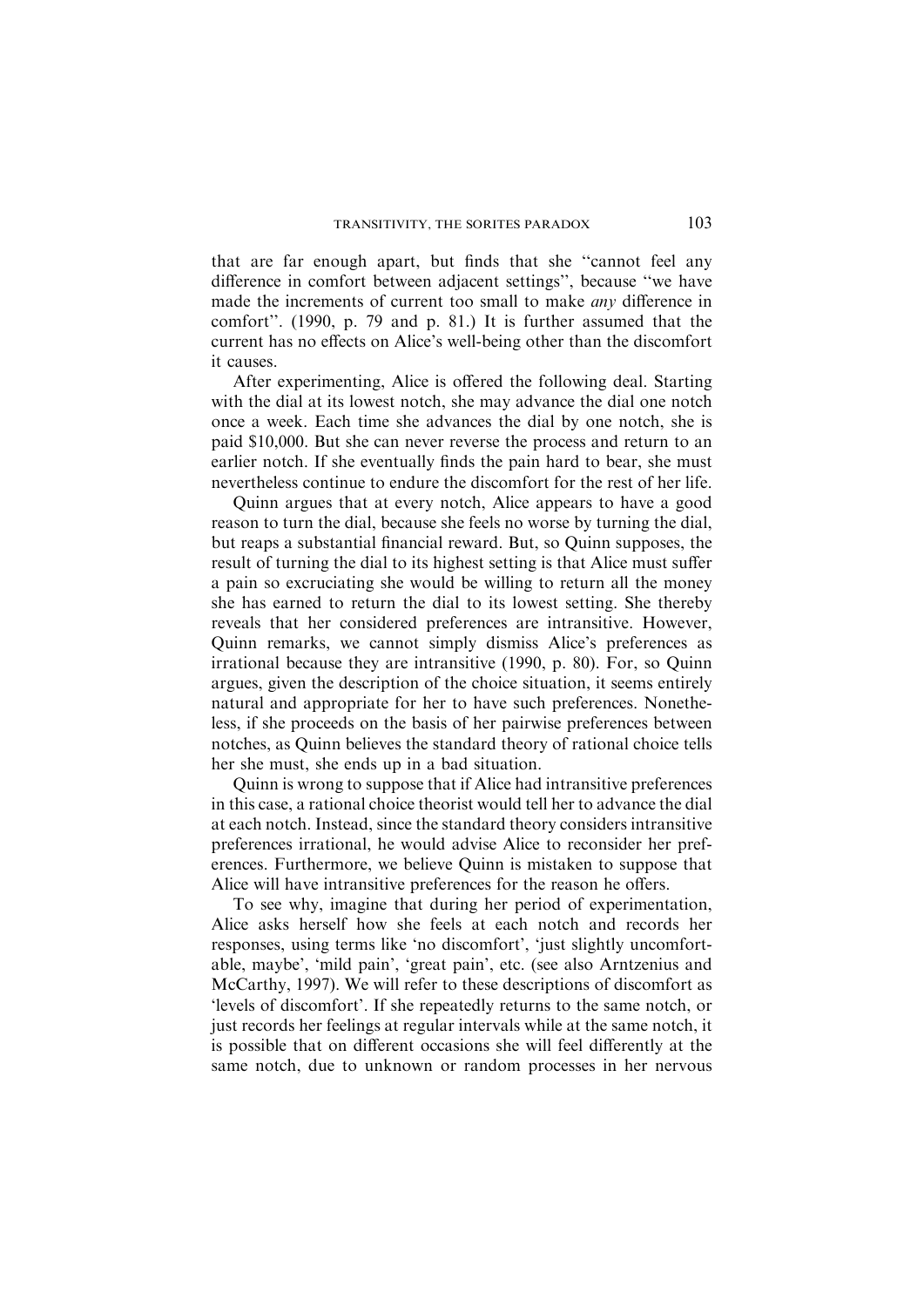system. In this case, she will represent the information about 'how a notch feels' by a distribution over different levels of discomfort. We will say that two notches 'feel the same' or 'are indistinguishable' to Alice when these recorded distributions are identical.

It is clear that on this understanding of 'feels the same as' or 'is indistinguishable from', it cannot be true that all adjacent notches feel the same when she runs through all notches in ascending order. For the assumption that Alice feels no discomfort at notch 0, together with the assumption that all adjacent notches feel the same, yields the conclusion that Alice feels no discomfort at notch 1, and so on for all notches until notch 1000. This contradicts the assumption that she is in excruciating pain at that notch. If Alice wishes to maintain the assumptions about the pain at notch 0 and notch 1000, she therefore cannot assume that as she runs through all notches in ascending order, advancing the dial by one notch will never make any difference in comfort.

This reasoning is independent of how small we make the increments in current. This means that for a sequence of this sort, we must reject the popular idea that there is a ''least-noticeable difference'': a magnitude of physical change so small that human beings always fail to detect a difference between situations in which a change smaller than this magnitude has and hasn't occurred. This idea was first concisely incorporated into a model of decision-making by Luce (1956), who argued that ''the imperfect powers of discrimination of the human mind'' meant that inequalities in physical states become recognizable only when they are of sufficient magnitude. However, contrary to what Luce seems to suggest, the fact that we must reject the existence of least-noticeable differences for a sequence of changes of the kind Alice faces when she runs through all notches in ascending order does not imply that we are attributing to Alice unlimited capacities of discrimination. For consider a device that registers charge only in whole kilovolts. If we hooked this device to a machine that administered a current of varying voltage, started with the dial at 0 and kept increasing the charge by small increments, then at some point the device will change from registering '0 kV' to registering '1 kV'. This implies that there are no just-noticeable differences in the sense under discussion for this device, even though its capacities of discrimination are limited.

Nonetheless, we can accommodate some kinds of indistinguishability that make use of the idea of just-noticeable differences in our description of Alice's situation, and perhaps this is what Luce had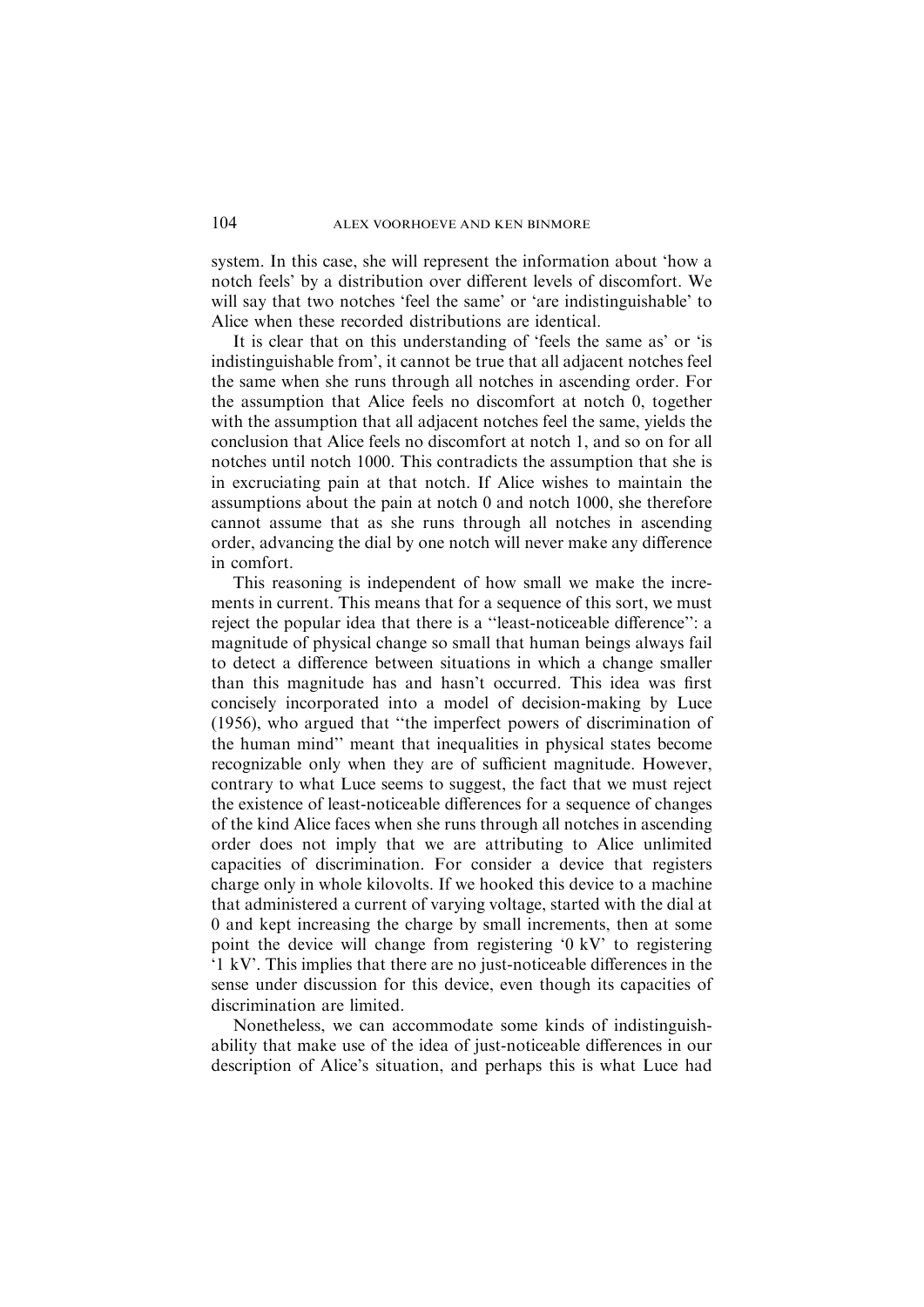in mind. One is that Alice might find any two adjacent notches indistinguishable in isolation. By this, we mean that Alice only compares 'how it feels at notch  $n$  after having experienced notch  $n+1'$  with 'how it feels at notch  $n+1$  after having experienced notch  $n$ <sup>2</sup>. Two adjacent notches might be indistinguishable in this way because Alice's pain experience at a particular notch might (because of some neurophysiological process that we need not understand) depend on the current she was exposed to before. Thus, it might be the case that if the previous current is very different, she experiences the current at notch  $n$  in one way, but if it is similar (i.e. the difference between them is smaller than the just-noticeable difference), she experiences it in another way. To illustrate, suppose that if it directly follows notch 0, Alice reports at notch 750 that she feels 'great pain' 51% of the time, and 'very great pain' 49% of the time. At notch 751, if it directly follows notch 0, Alice reports that she feels 'great pain' 49% of the time, and 'very great pain' 51% of the time. But if notch 750 follows notch 751, or notch 751 follows 750, she reports 'great pain' and 'very great pain' exactly half the time. If these assumptions hold, and if Alice confines her comparison of the two notches to the information generated by a sequence of '751 after 750' and '750 after 751', then these two notches will be indistinguishable to her in isolation.

We can also permit what one might call 'introspective indistinguishability'. Suppose Alice does not tabulate her experiences as we supposed, but instead relies only on her memory for the comparison of her experience at different notches. It is conceivable that when Alice is presented with two similar stimuli in succession, in her memory the first stimulus always becomes assimilated to the second, so that she finds them introspectively indistinguishable.

These forms of indistinguishability rely on contextual dependence of perception or inconstancy in our memory. In this, we follow some recent discussions of phenomenal sorites (see Raffman, 1994; Regan, 2000; Graff, 2001; Mills, 2001). Some of the attraction of the idea of indistinguishability may simply lie in the fact that if the number of notches is far larger than the number of levels of discomfort that can be experienced over the same range of current, then Alice may well find that neighbouring notches often feel the same. However, we suggest that its attractiveness may also have something to do with a tendency to focus on isolated pairwise comparison, or introspective comparison when imagining Alice's case.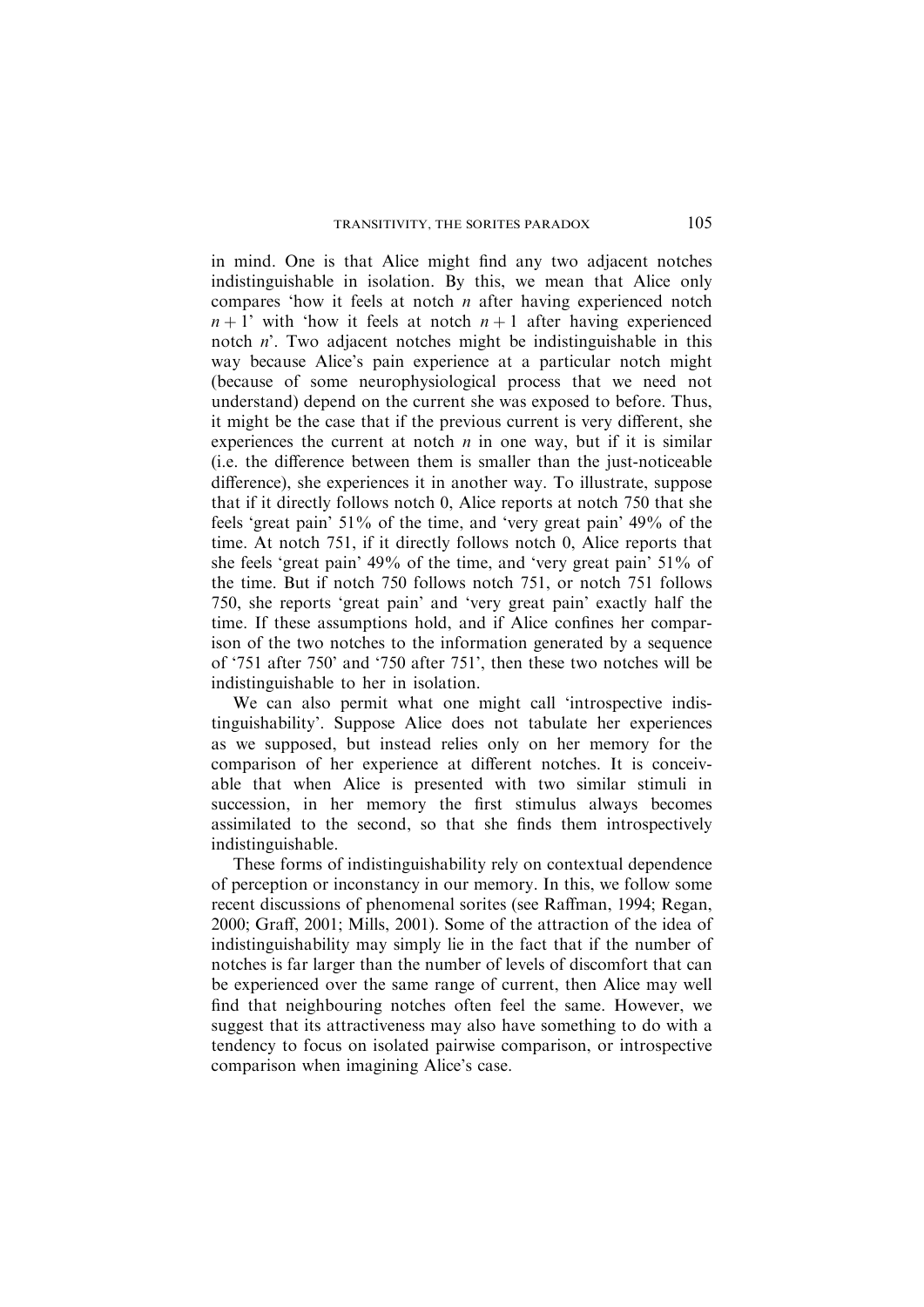## 106 ALEX VOORHOEVE AND KEN BINMORE

Both forms of indistinguishability are compatible with the fact that as she runs through the entire sequence of notches in ascending order from 0 to 1000, the probability of Alice experiencing a certain level of discomfort changes. For that notch 750 and 751 are indistinguishable in isolation does not mean that the probability that Alice will experience any given kind of discomfort remains unchanged when she moves from the distribution associated with 'notch 750 after notch 749' to the distribution associated with 'notch 751 after notch 750' by turning the dial from notch 750 (after notch 749) to notch 751. Nor would the fact that Alice's memory always deceives her into thinking she felt the same at notch 750 as she feels now at notch 751 entail that she always did feel the same.

With this in mind, we suggest Alice will interpret the data generated by her limited period of experimentation as follows. Alice will see each notch as characterized by a probability distribution over different levels of discomfort and by a monetary prize (see Arntzenius and McCarthy, 1997). This probability distribution will be her estimate of the probability that at any given time she will experience a particular level of discomfort while at that notch, given the previous notch she was exposed to.

For example, suppose at notch 10 she will have \$100,000 and that the probabilities she attaches to being at level of discomfort 0 ('no discomfort') and 1 ('slight discomfort') at any given time are 0.82, and 0.18, respectively. At notch 11 she will have \$110,000, while the respective probabilities are 0.81 and 0.19 (see Table I). (These probabilities can be made conditional on the previous notch Alice was exposed to. For simplicity, we leave this aside in what follows, but the probabilities we discuss for any notch  $n$  can be seen as conditional on experiencing that notch after being at notch  $n - 1$ , so that they represent the probabilities that Alice faces when she goes through the notches in ascending order from 0 to 1000.) She will then

| $\alpha$ hypothetical representation of hotelies to and $\alpha$ |                       |                       |  |
|------------------------------------------------------------------|-----------------------|-----------------------|--|
| Money                                                            | Notch 10<br>\$100,000 | Notch 11<br>\$110,000 |  |
| Expected pain<br>Probability of level<br>of discomfort 0         | 0.82                  | 0.81                  |  |
| Probability of level<br>of discomfort 1                          | 0.18                  | 0.19                  |  |

TABLE I A hypothetical representation of notches 10 and 11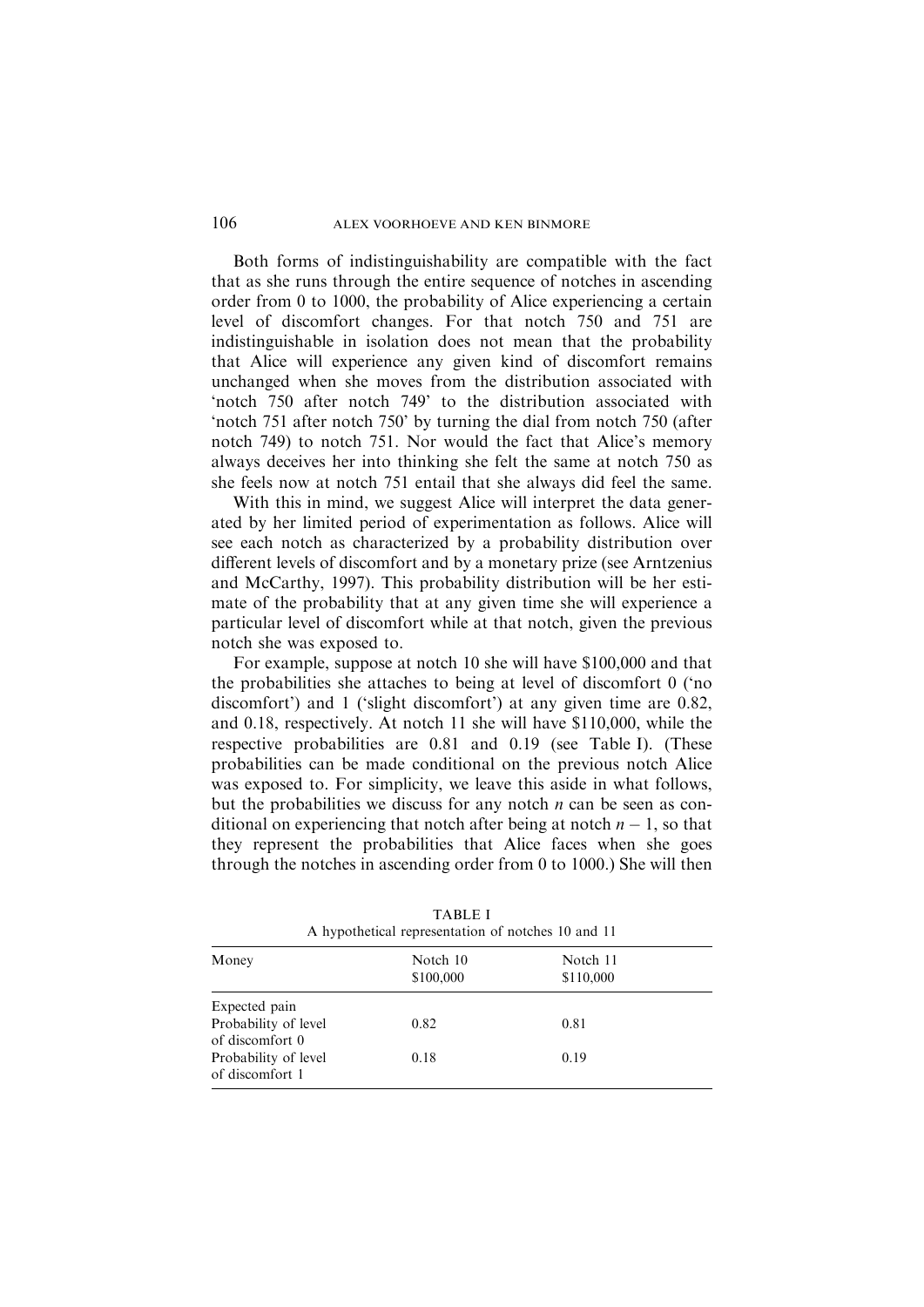determine her preference between notch 10 and 11 by asking herself whether, starting from the situation at notch 10, it is worth increasing the likelihood of being in state 1 at any point in time by 1% to get an extra \$10,000.

In sum, since the probability distribution over levels of pain must differ from its predecessor for at least one notch as Alice runs through notch 0–1000 in sequence, the 'imperceptible difference' argument collapses.

## 3. SIMILARITY-BASED DECISION-MAKING AND A REVISED VERSION OF QUINN'S PARADOX

There is, however, a revised version of Quinn's paradox in which Alice is supposed to reason as follows: ''Even if some adjacent settings are different in terms of expected discomfort, the increase in expected discomfort is at most only very slight. But having an extra \$10,000 is a great benefit. So I should increase the setting by one''. (See Carlson, 1996; Arntzenius and McCarthy, 1997, p. 138.)<sup>1</sup> Nonetheless, the combined effect of all the increases in discomfort is assumed to outweigh the total amount of money to be gained.

The form of decision-making that Alice is applying in this case is what Tversky (1969, 1977) and Rubinstein (1990, 2003) have called ''similarity-based decision-making''. Tversky and Rubinstein hypothesize that people use this form of decision-making to simplify their choice between multidimensional alternatives. Rubinstein's characterization of this form of decision-making is as follows. When deciding between multi-dimensional alternatives, say bundles of (expected) pain and money  $(p_i, m_i)$  and  $(p_i, m_i)$ , a decision-maker goes through the following three-stage procedure.

**Stage 1:** The decision-maker looks for dominance. If  $p_i < p_j$  and  $m_i > m_j$ , then bundle  $(p_i, m_i)$  is preferred over bundle  $(p_i, m_j)$ .

**Stage 2:** The decision-maker looks for similarities between  $p_i$  and  $p_i$  and between  $m_i$  and  $m_i$ . If she finds similarity in one dimension only, she disregards this dimension, and determines her preference between the two pairs using only the dimension in which there is no similarity. For example, if  $p_i$  is similar to  $p_i$  but  $m_i$  is not similar to  $m_i$ , and  $m_i > m_i$ , then bundle  $(p_i, m_i)$  is preferred over bundle  $(p_i, m_i)$ .

Stage 3: If the first two stages were not decisive, the choice is made using a different criterion.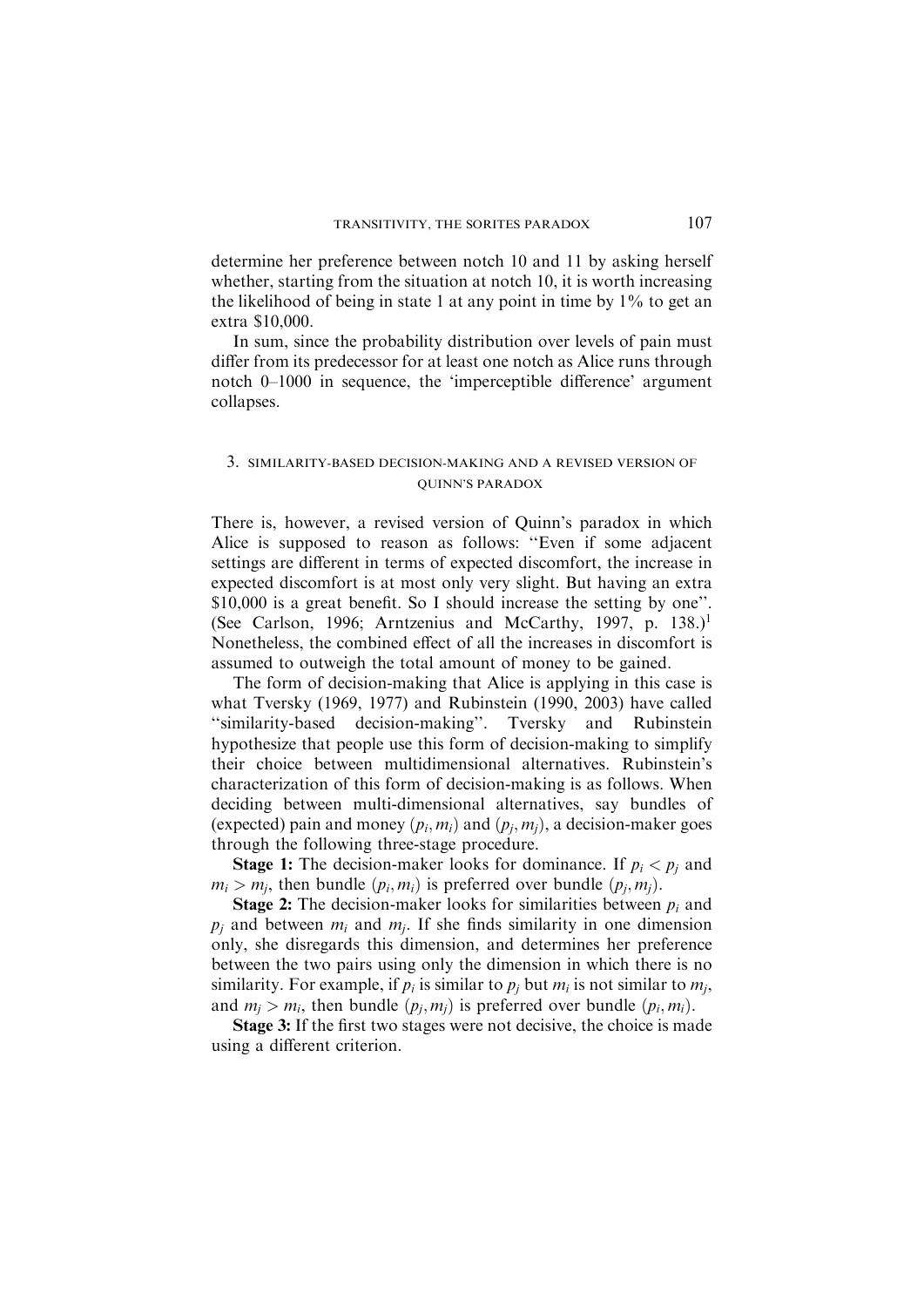## 108 ALEX VOORHOEVE AND KEN BINMORE

Tversky and Rubinstein find evidence supporting the hypothesis that people make decisions in this way in a variety of experiments involving gambles (with probability and prizes as dimensions of the alternatives), the choice of applicants (where the dimensions were taken to be 'intellectual ability', 'emotional stability' and 'social facility'), and intertemporal tradeoffs (where the dimensions were time and money). They also demonstrate that this decision-making procedure can easily generate intransitive preference orderings.<sup>2</sup> Indeed, Tversky systematically managed to get subjects who used similarity-based decision-making to reveal intransitive preferences by presenting them with a sequence of pairwise choices between multidimensional alternatives, in which each member of the sequence differed very little from its predecessor along the first dimension, but differed significantly from its predecessor along at least one other dimension. The first dimension was chosen so as to be generally ''more important'' than the other dimensions, at least when the difference between alternatives along this dimension was significant. In choices between neighbouring pairs in the sequence, subjects made the non-similar dimension or dimensions decisive. However, in choices between the first and last members of the sequence, there were no similarities along any dimensions, and the difference between these alternatives along the first dimension became the decisive factor. In cases where subsequent members of the sequence got slightly better along the first dimension, but significantly worse along the other dimension or dimensions, this led to earlier members of the sequence being preferred to their neighbours in the sequence in pairwise comparison, but the last member of the sequence being preferred to the first, generating an intransitive ordering.

We can illustrate this pattern of choice by the following example, adapted from Tversky (1967, p. 32). Consider a situation in which three alternatives,  $x$ ,  $y$ , and  $z$ , vary along two dimensions, I and II, as depicted in Table II.

| Alternatives  | Dimensions     |                |
|---------------|----------------|----------------|
|               |                |                |
| $\mathcal{X}$ | 2ε             | 6ε             |
| у             | $3\varepsilon$ | 4ε             |
| z             | 4ε             | $2\varepsilon$ |

TABLE II A payoff matrix that can generate intransitive preferences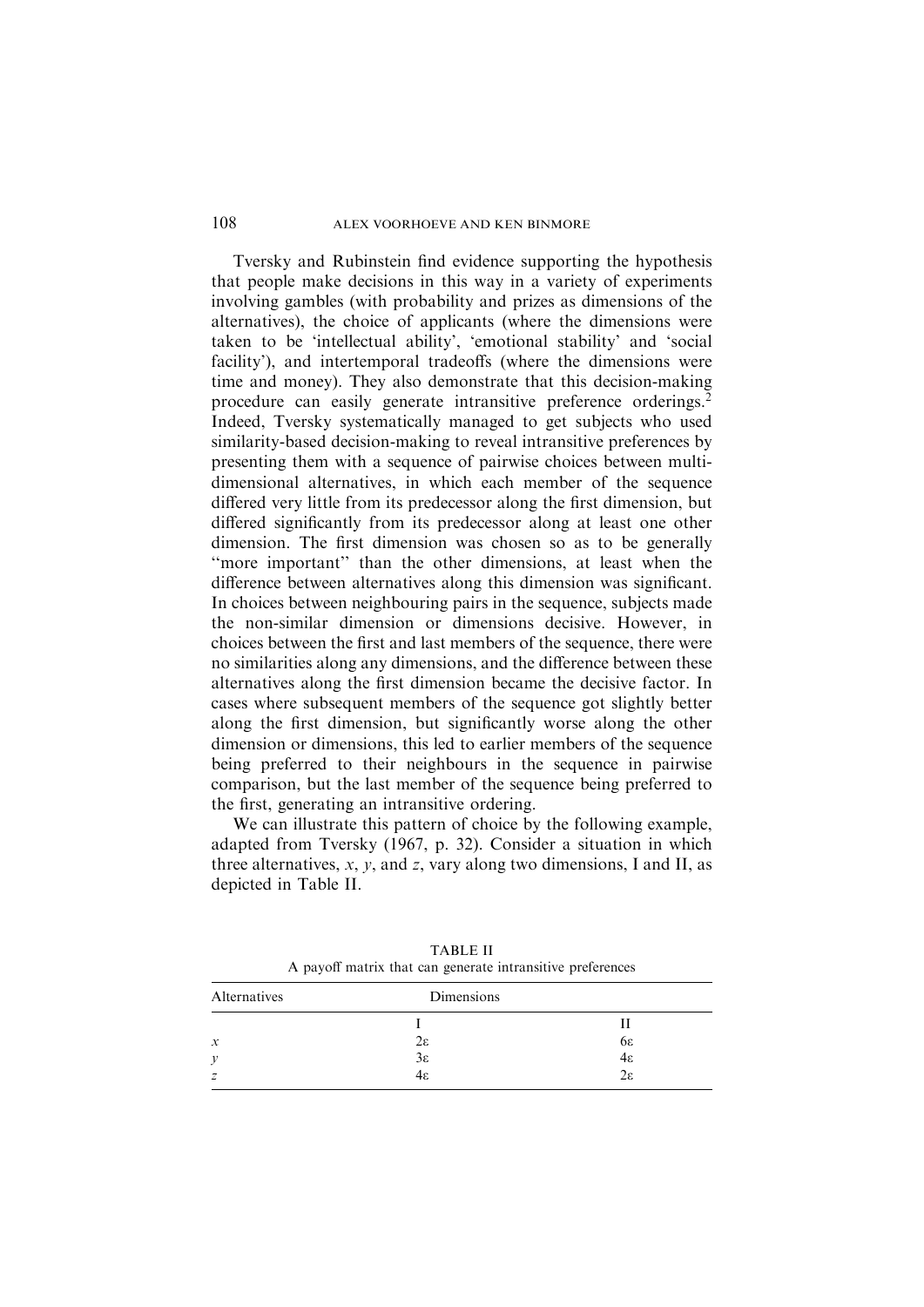The alternatives might be job applicants varying in intelligence (I) and experience (II), where the entries are the candidates' scores on the corresponding dimensions. Suppose the subject uses the similaritybased procedure defined above to choose between each pair of alternatives, where two alternatives are judged to be similar along a dimension if the difference between the alternatives' scores on that dimension is less or equal to  $\epsilon$ . Suppose further that Stage 3 of this procedure is as follows: if the first two stages were not decisive, choose the alternative with the highest score on Dimension I. Since  $x$ and  $y$  and  $z$  are similar along the first dimension, the choice is made on the second dimension, and the subject chooses x over  $\nu$  and y over z. But since there is no similarity between x and z, the subject moves to Stage 3 to decide between them and chooses z over x, revealing an intransitive chain of preferences.

It is easy to see how Alice's reasoning in the revised version of Quinn's paradox fits this procedure. In comparing two adjacent notches, Alice is hypothesized to always regard the expected pain as 'similar', and the money as 'not similar'. (For example, in the hypothetical case described in Table I, Alice would regard the pain represented by the probabilities (82; 18) and (81; 19) over pain levels  $(0; 1)$  as similar, and the amounts \$100,000 and \$110,000 as dissim- $\chi$  ilar).<sup>3</sup> In accordance with Stage 2 of the procedure, she opts for the latter of the two notches. However, the expected pain, which is systematically disregarded in pairwise comparisons between adjacent notches, emerges as a significant and decisive factor when the first and last notches are compared with each other.

What are we to make of the intransitivities so generated? Is this behaviour necessarily irrational? Similarity-based decision-making yields an orderly and recognizable way of decision-making. It also simplifies decision-making in several ways. Firstly, it focuses on differences rather than absolute values. This makes it compatible with what has been called a basic principle of perception and judgement: we are better attuned to the evaluation of changes or differences than to the evaluation of absolute magnitudes (Kahneman and Tversky, 1979). Second, if one alternative is slightly better than another along all relevant dimensions, it will be immediately apparent in intradimensional comparison and the choice will be easy. By contrast, if the alternatives are first evaluated independently as a whole, this dominance relation might be obscured, and the decision would in any case be made only after the possibly complex 'total evaluation' of the alternatives (Tversky, 1967, p. 42). Finally, by placing intradimen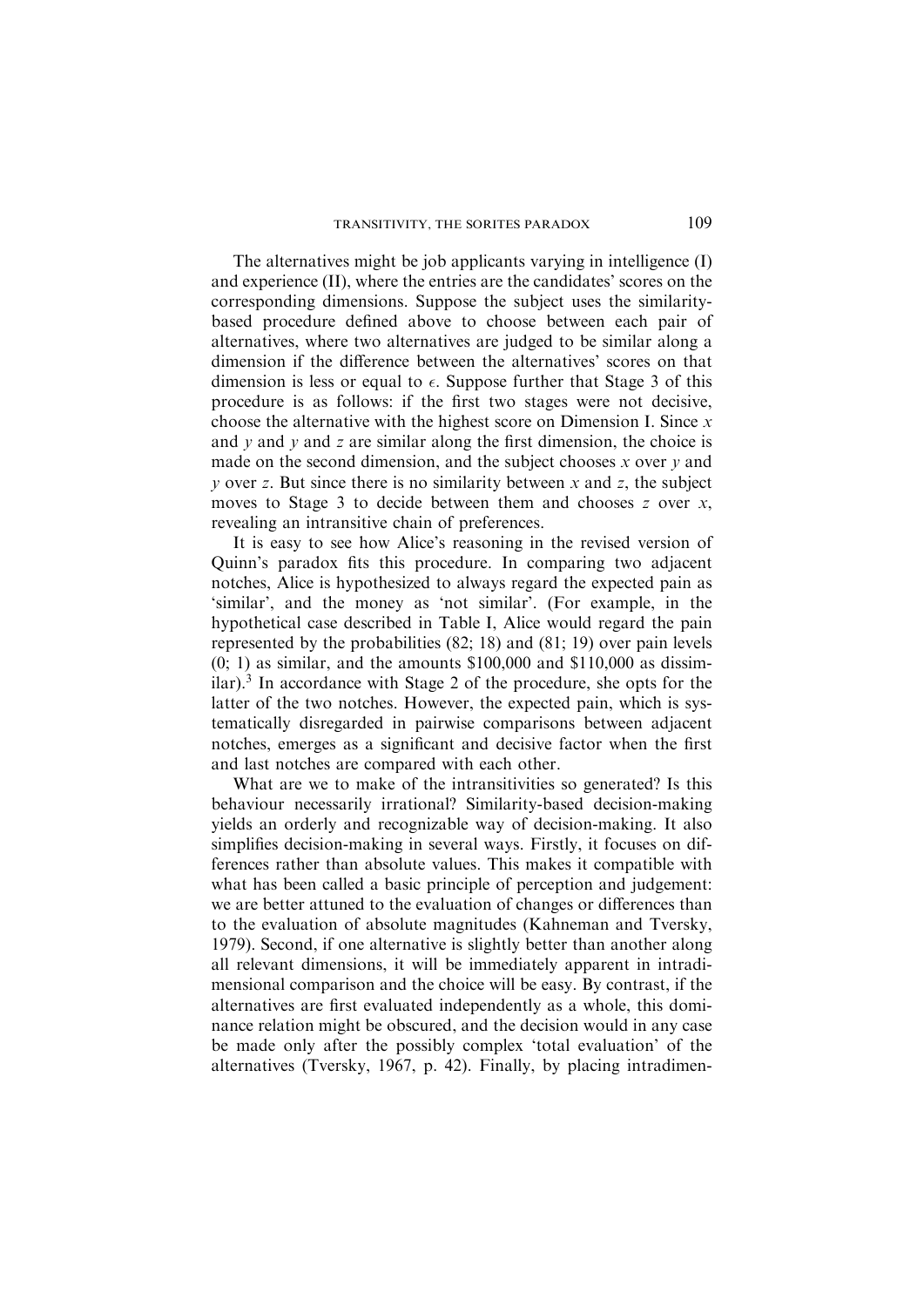sional evaluation (in Stages 1 and 2) before the possible use of interdimensional evaluation (in Stage 3), the procedure makes use of the fact that intradimensional evaluation is simpler, because the compared quantities are expressed in the same units (Tversky, 1967, p. 43). For example, when Alice applies the procedure to the comparison of adjacent notches, if she judges the expected pain at neighbouring notches to be similar, and the money at neighbouring notches to be dissimilar, she never really has to ask herself whether \$10,000 is worth the possible extra discomfort. She simply compares pain with pain, and money with money. The procedure's prevalence can therefore be explained by its saving on decision-making costs and by the fact that people do not know that it may lead to violations of transitivity, because most environments in which it is applied are not designed to take advantage of its weaknesses. Similarity-based decision-making cannot, therefore, be dismissed out of hand as irrational in all decision-making environments.

Nonetheless, in environments that are designed to take advantage of the procedure's tendency to generate intransitive preferences, like Alice's imagined situation, it is a mistake to employ it so long as an alternative method which yields reliable, transitive orderings is available, and the costs of employing this method are not prohibitive. Alice has good reason to regard her initial ordering as mistaken, since in addition to the familiar problems that intransitive orderings generate, she will end up badly by adhering to it. And she has another reason to regard her initial ordering with suspicion: it will not be stable across different descriptions of the same decision problem. (This means she will violate what Kahneman and Tversky (1984) call ''the principle of invariance.'') For imagine that the decision problem is presented to her as follows. She is asked to consider for each notch  $n$  how much she would need to receive (or be willing to pay) while at notch 0 to render her indifferent between being at notch  $n$  (with its concomitant probability distribution over levels of pain and its sum of money) and being at notch 0. To prevent the use of similaritybased reasoning, she is asked to perform this evaluation in an order that ensures that each notch she is comparing to her 'baseline' of notch 0 is sufficiently different from the previous notch she compared to notch 0. A notch *n* is then better than another notch  $k$  if Alice would need to receive more (or pay less) while at notch 0 to render her indifferent between staying at notch 0 and switching to notch  $n$ than she would need to render her indifferent between staying at notch 0 and switching to notch  $k$ . For example, suppose that Alice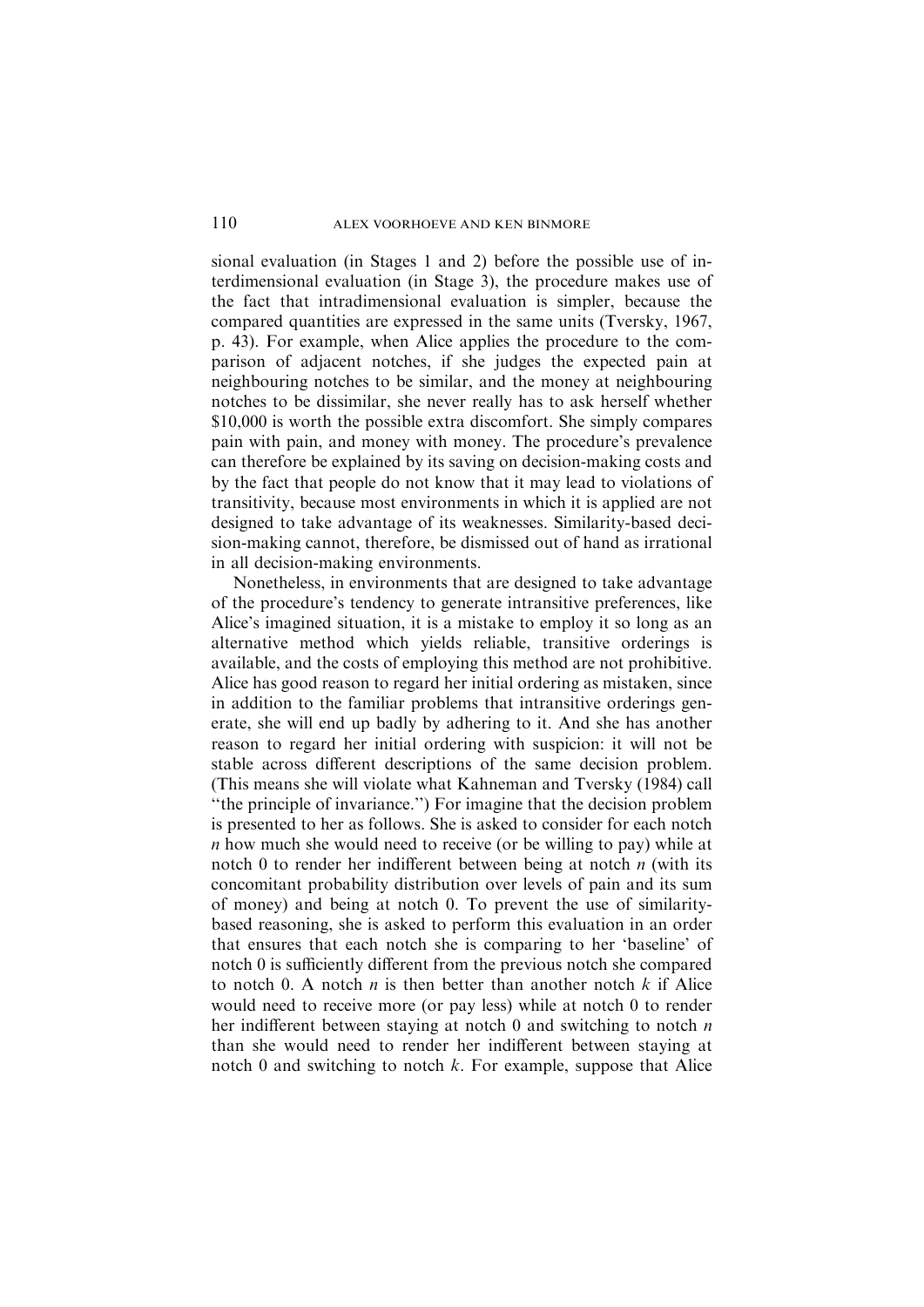would have to receive \$60,000 to make her indifferent between staying at notch 0 and moving to notch 11, at which she receives \$110,000 and faces a probability of experiencing no discomfort of 0.81 and of 'slight discomfort' of 0.19. Suppose further that she would be willing to pay at most \$50,000 to stay at notch 0 rather than move to notch 749, at which she receives \$7,490,000 and has a probability of being in 'great pain' of 0.51 and of being in 'very great pain' of 0.49. Then notch 11 is better than notch 749. The best notch is the notch for which she would need to receive the highest amount to render her indifferent between staying at notch 0 and switching to that notch.4 Since this method assigns a numerical value to each notch and hence necessarily respects transitivity, the ordering that results will be different from Alice's initial ordering.

It will therefore be clear to Alice that her initial pairwise preferences are mistaken. People generally share this view: when Tversky's experimental subjects were told that they had revealed intransitive preferences, they typically saw themselves as ''having made a mistake somewhere'' (Tversky, 1967, p. 40). It may not be clear to them, however, where they made the mistake or how to correct it. When presented with the same sequence of pairwise choices a second time, in full knowledge of the fact that their initial choices generated an intransitive ordering, they might still feel drawn to choose in the same way. What is someone to do who accepts the normative force of the principle of transitivity and the principle of invariance but who is also drawn to using similarity-based decision-making?

We suggest that such a person should regard her pairwise preferences from the initial choice situation as an artifact of the arrangement of the alternatives, which led her to systematically undervalue an important aspect of the alternatives. Instead, she should determine her preferences by a reliable method that bypasses Stage 2 of the procedure. One possible method of this kind would be the one just outlined. Alice could test the reliability of the ordering elicited by this method by checking whether it agrees with her decisions in other presentations of the same decision problem (excluding, of course, presentations that would tempt her to employ similaritybased reasoning). For example, she could check whether it agrees with her pairwise preferences in a direct choice between notches that are far enough apart. Thus, to confirm the preference for notch 11 over notch 749 that she found by the indirect method of asking how much she would need to receive (or pay) while at notch 0 to render her indifferent between each of these notches and notch 0, she could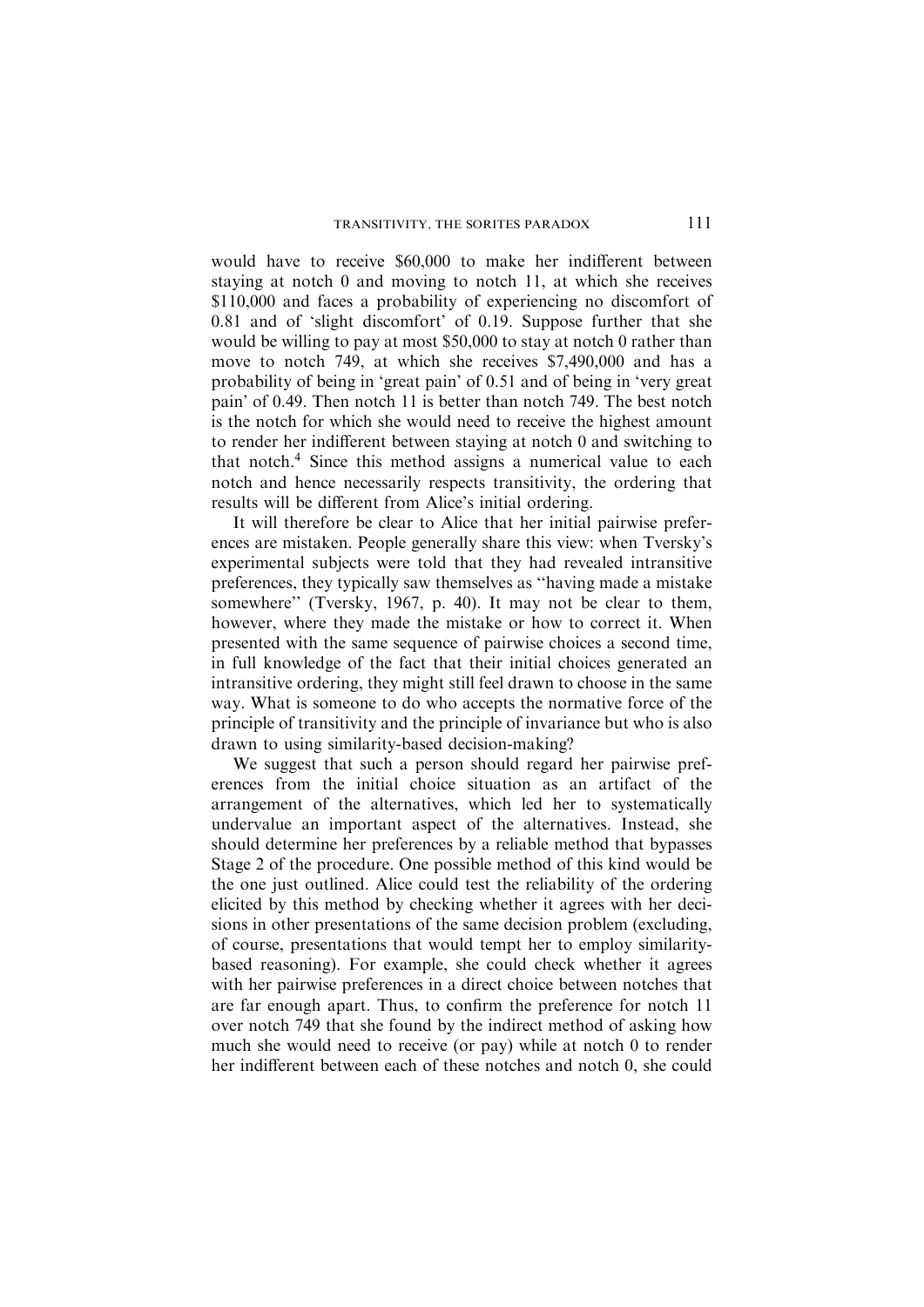ask herself whether she would prefer notch 11 to notch 749 in a direct comparison.5 She could also check whether she would arrive at the same preference ordering no matter which notch she used as a baseline.<sup>6</sup> To illustrate, Alice's preference for notch 11 over notch 749 with notch 0 as the baseline would be consistent with the preferences she revealed using notch 1000 as a baseline if she would be indifferent between, say, getting another \$2,000,000 on top of her \$10,000,000 while at notch 1000 and moving to notch 11, while she would also be indifferent between, say, getting another \$500,000 on top of her \$10,000,000 while at notch 1000 and moving to notch 749. Notch 11 would then be better than notch 749 when judged from a baseline of notch 1000, just as it was when judged from a baseline of notch 0.

It may well be that her choices in some of these different presentations of the same decision problem will differ. Should there be such inconsistencies, then Alice should return to those judgement that differed between different presentations and ask herself which of these judgments she trusts more. This may involve inquiring into the process of evaluation she is employing under each presentation, and asking whether it is a process that she thinks is dependable. Sometimes she will come to regard the ordering resulting from a particular presentation as undependable, as we have proposed she should do with the ordering elicited by the initial presentation of the decision situation. By a process of jockeying–making judgments under different presentations, checking their consistency, questioning inconsistent judgments and their grounds, discarding orderings resulting from undependable presentations and methods of evaluation in some cases, revising her judgments in others, again checking their consistency, etc. – she should ultimately arrive at an ordering that is consistent across different (non-misleading) presentations and that respects transitivity.7

### ACKNOWLEDGEMENTS

We thank Luc Bovens, John Broome, Erik Carlson, Marco Mariotti, Michael Otsuka, Wlodek Rabinowicz, Stuart Rachels and Ariel Rubinstein for helpful comments. This paper was presented at the London University Graduate Conference in January 2004 and to the LSE Choice Group in March 2004. We thank those present at these meetings for their comments. Alex Voorhoeve's work on this article was supported by the Analysis Trust.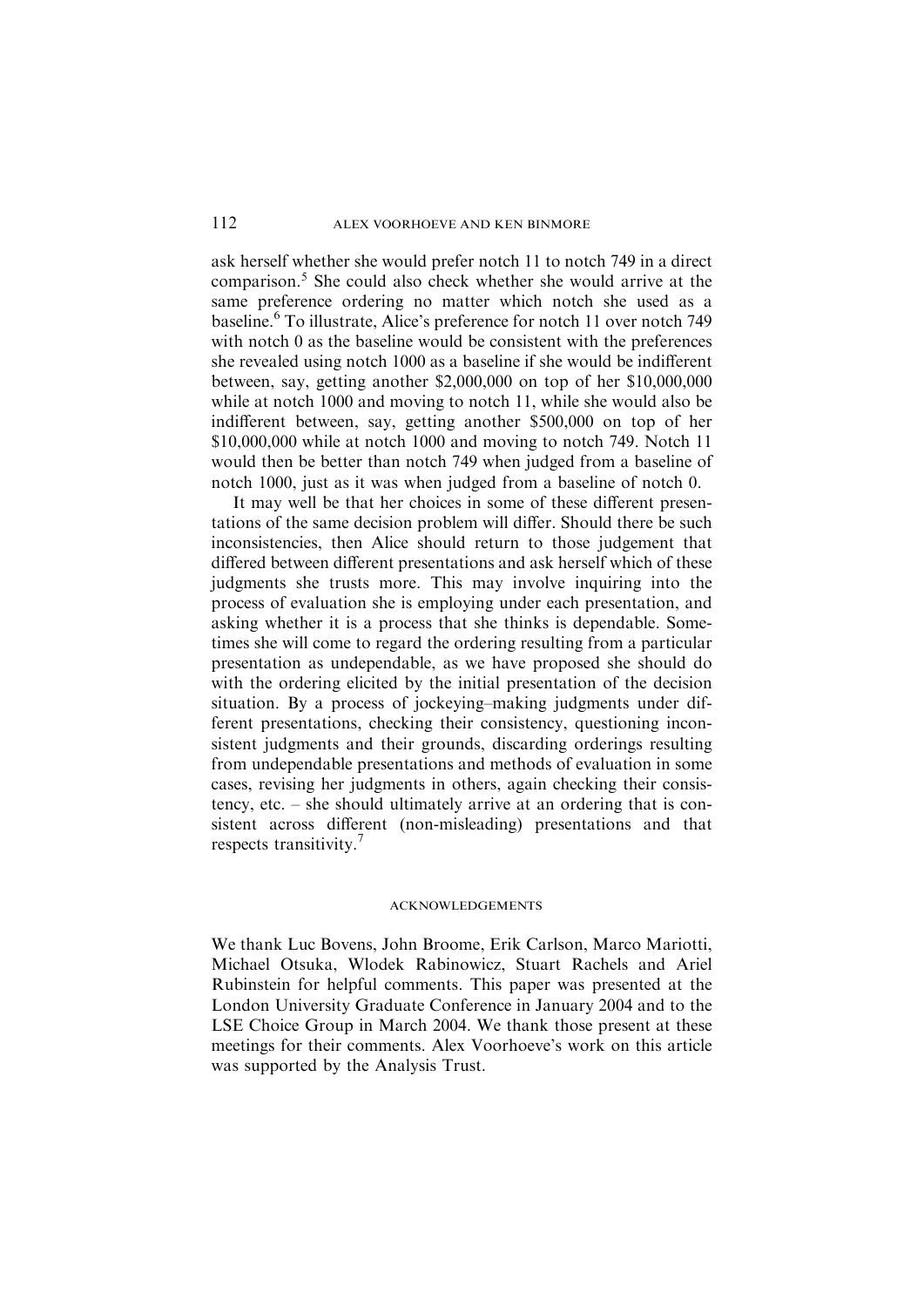## **NOTES**

- <sup>1</sup> Arntzenius and McCarthy believe Alice is mistaken to reason in this way, as do we. However, they do not offer our diagnosis of the kind of reasoning employed, nor do they discuss our proposed way in which Alice can revise her preferences.
- <sup>2</sup> Rubinstein (1990) demonstrates that the use of similarity relations in decision making over two-dimensional alternatives may be consistent with a transitive ordering, but only under very restrictive conditions on the type of similarity relation used and on the criterion used in Step 3 of the procedure. Vila` (1998) strengthens this result by showing that any attempt to order alternatives of three or more dimensions using similarity relations will generate intransitivities. <sup>3</sup> As the amount of money Alice has won increases, \$10,000 may cease to be a
- significant difference. That is, when Alice is comparing notches 990 and 991, she is comparing prizes of \$9,900,000 and \$9,910,000. These may also seem similar, if Alice (sometimes) employs a ratio-similarity relation, rather than an absolute difference similarity relation. (For discussion of these types of similarity relations, see Rubinstein, 1990.) This could be remedied by changing the example so that
- Alice gets more money for turning the dial at higher notches.<br><sup>4</sup> This procedure will not work for notches close to notch 0. Should she have any reason to think any of these notches might be the best notch, then Alice should compare the notches close to notch 0 and any other candidates for 'best notch' with a notch sufficiently far removed from all of them. She should then determine how much she would need to receive to render her indifferent between staying at that notch and moving to each of the candidate notches.<br><sup>5</sup> Empirical evidence indicates that the preferences expressed between pairs that are
- far enough apart will be transitive. (See Tversky, 1967, pp. 36–37.) Though this doesn't imply that the direct pairwise comparison of notches that are far enough apart will yield the same ordering as our suggested method, it ensures that it is at
- least not a foregone conclusion that the two will conflict.<br><sup>6</sup> Keeping in mind the caveat about notches close to the baseline mentioned in note 4.
- An example of this process is Savage's (1972, pp.  $101-104$ ) response to a case proposed by Allais (1953). Allais elicited Savage's on the spot preferences in two decision situations each involving two gambles, and showed that his choices in these situations, taken together, contradicted the postulates of Savage's theory. Though he confessed that he was still intuitively attracted to his initial preferences, Savage revised his preferences by considering a different presentation of the same decision situations which he regarded as superior to the first. He saw this procedure as correcting an error in his initial preferences. See also the description of the process of ''jockeying'' to arrive at consistent prior subjective estimates of probability distributions in Luce and Raiffa (1957, pp. 299–302).

### **REFERENCES**

Allais, M.: 1953, 'Le comportement de l'homme rationnel devant le risque: Critique des postulats et axioms de l'école Americaine', Econometrica 21, 503–546.